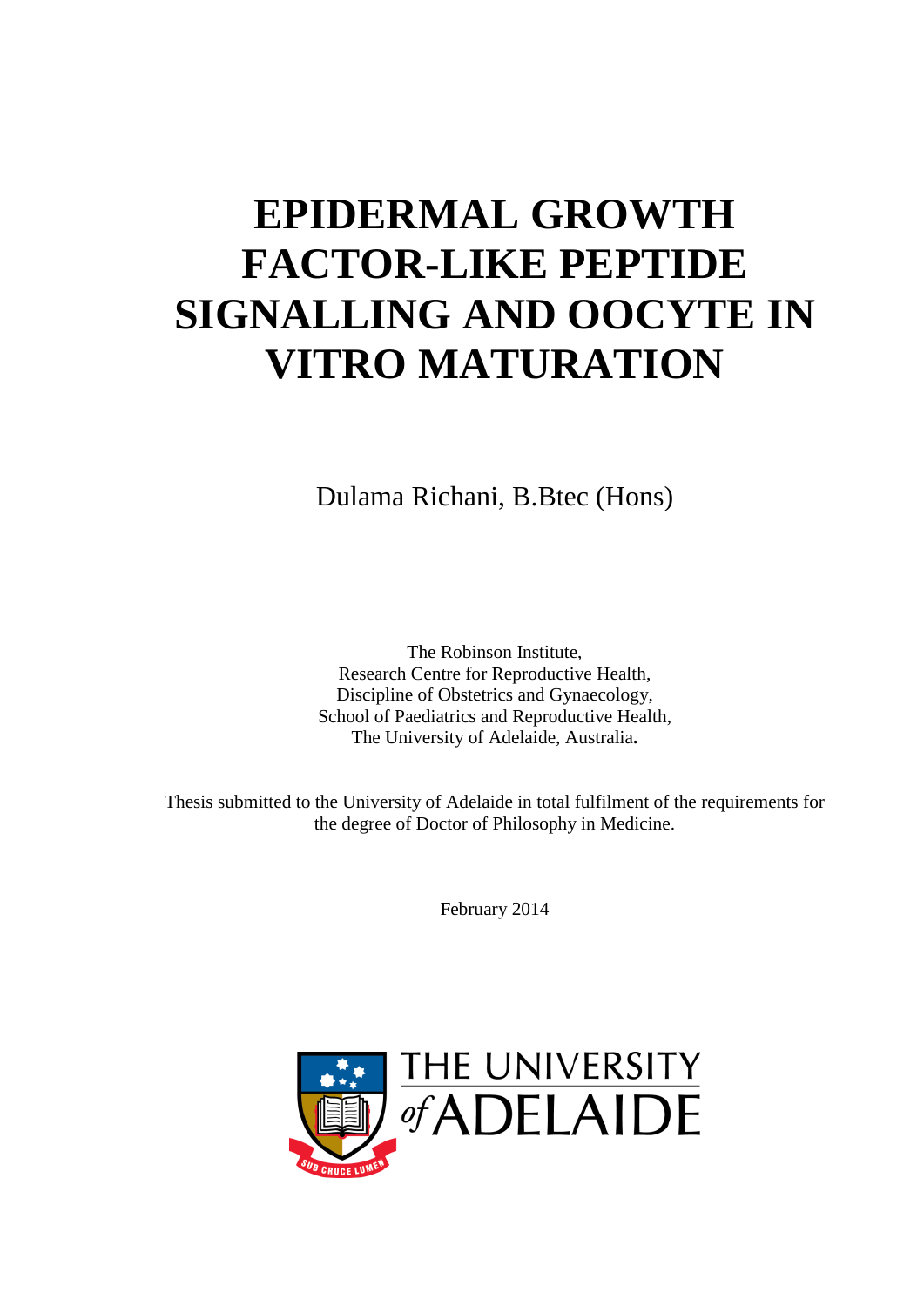# **TABLE OF CONTENTS**

|       | <b>INTRODUCTION</b>                                                    |  |  |
|-------|------------------------------------------------------------------------|--|--|
| 1.1   |                                                                        |  |  |
| 1.2   |                                                                        |  |  |
| 1.3   |                                                                        |  |  |
|       | 1.3.1 cAMP & cGMP second messengers cooperatively regulate meiotic     |  |  |
|       |                                                                        |  |  |
|       | 1.3.2 EGF-like peptides are key mediators of the ovulatory LH signal 8 |  |  |
|       |                                                                        |  |  |
| 1.4   |                                                                        |  |  |
| 1.4.1 |                                                                        |  |  |
|       |                                                                        |  |  |
|       |                                                                        |  |  |
|       |                                                                        |  |  |
|       |                                                                        |  |  |
| 1.4.6 | Oocyte mitochondrial activity and oxidative phosphorylation  15        |  |  |
| 1.4.7 |                                                                        |  |  |
| 1.5   | Increasing demand and use of assisted reproductive technologies  18    |  |  |
| 1.6   |                                                                        |  |  |
| 1.7   | Oocyte in vitro maturation (IVM): an ART with much potential 19        |  |  |
| 1.8   |                                                                        |  |  |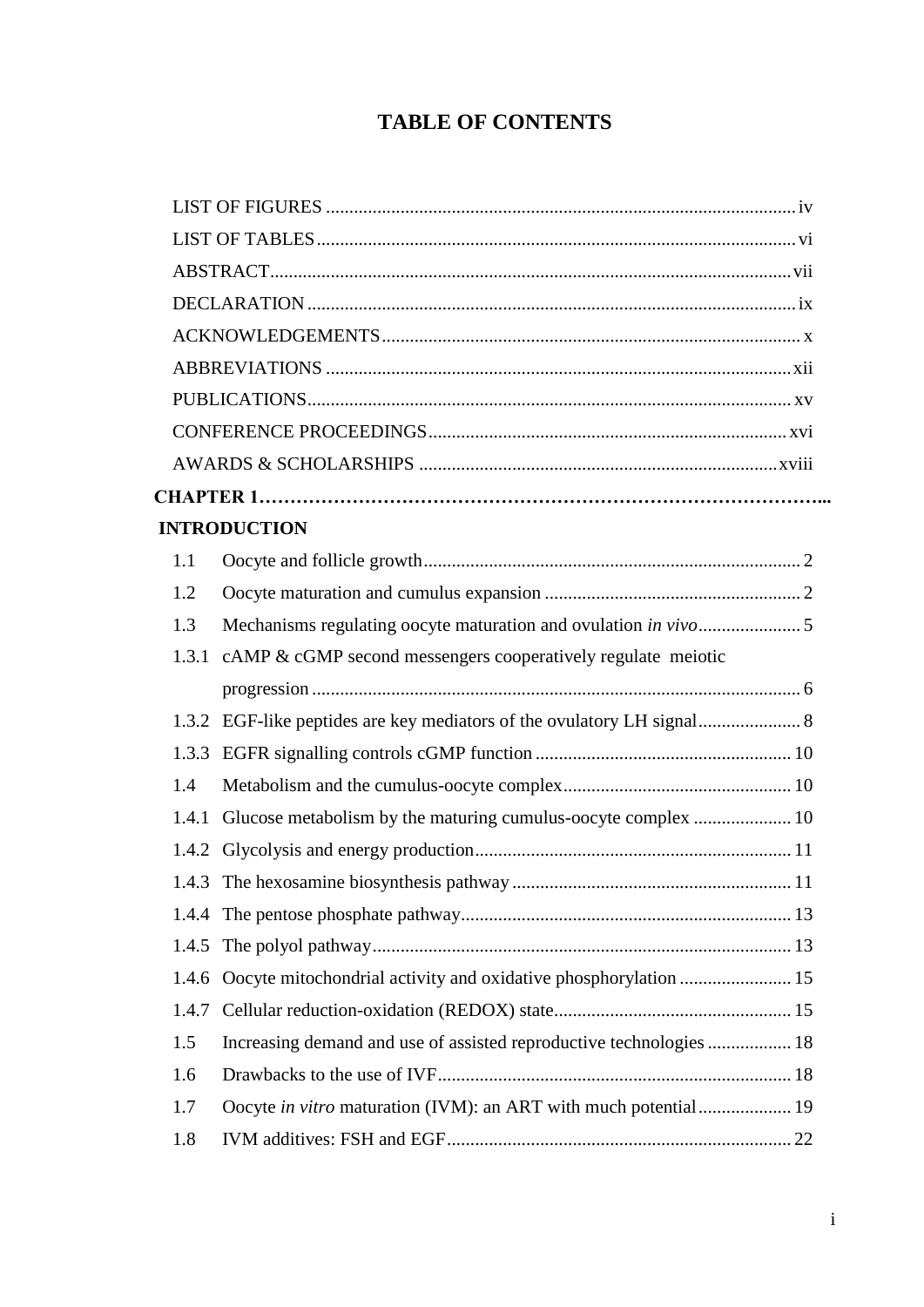|              | 1.9 Emerging concepts and technologies to improve IVM oocyte developmental |  |
|--------------|----------------------------------------------------------------------------|--|
|              |                                                                            |  |
|              | 1.9.1 COC cAMP modulation improves the developmental competence of IVM     |  |
|              |                                                                            |  |
|              |                                                                            |  |
| 1.10         |                                                                            |  |
| 1.11         |                                                                            |  |
| 1.12         |                                                                            |  |
|              |                                                                            |  |
| <b>MODE</b>  | OOCYTE MATURATION AFFECTS EGF-LIKE PEPTIDE<br>OF                           |  |
|              | <b>FUNCTION AND OOCYTE COMPETENCE</b>                                      |  |
| 2.1          |                                                                            |  |
| 2.2          |                                                                            |  |
| 2.3          |                                                                            |  |
| 2.4          |                                                                            |  |
| 2.5          |                                                                            |  |
| 2.6          |                                                                            |  |
| 2.7          |                                                                            |  |
| 2.8          |                                                                            |  |
| 2.9          |                                                                            |  |
|              |                                                                            |  |
|              | EFFECT OF EPIDERMAL GROWTH FACTOR-LIKE PEPTIDES ON THE                     |  |
|              | METABOLISM OF IN VITRO MATURED MOUSE OOCYTES AND CUMULUS                   |  |
| <b>CELLS</b> |                                                                            |  |
| 3.1          |                                                                            |  |
| 3.2          |                                                                            |  |
| 3.3          |                                                                            |  |
| 3.4          |                                                                            |  |
| 3.5          |                                                                            |  |
| 3.6          |                                                                            |  |
| 3.7          |                                                                            |  |
|              |                                                                            |  |
|              | PRE-MATURATION WITH CAMP MODULATORS IN CONJUNCTION WITH                    |  |
|              | EGF-LIKE PEPTIDES DURING IN VITRO MATURATION ENHANCES MOUSE                |  |
|              | OOCYTE DEVELOPMENTAL COMPETENCE                                            |  |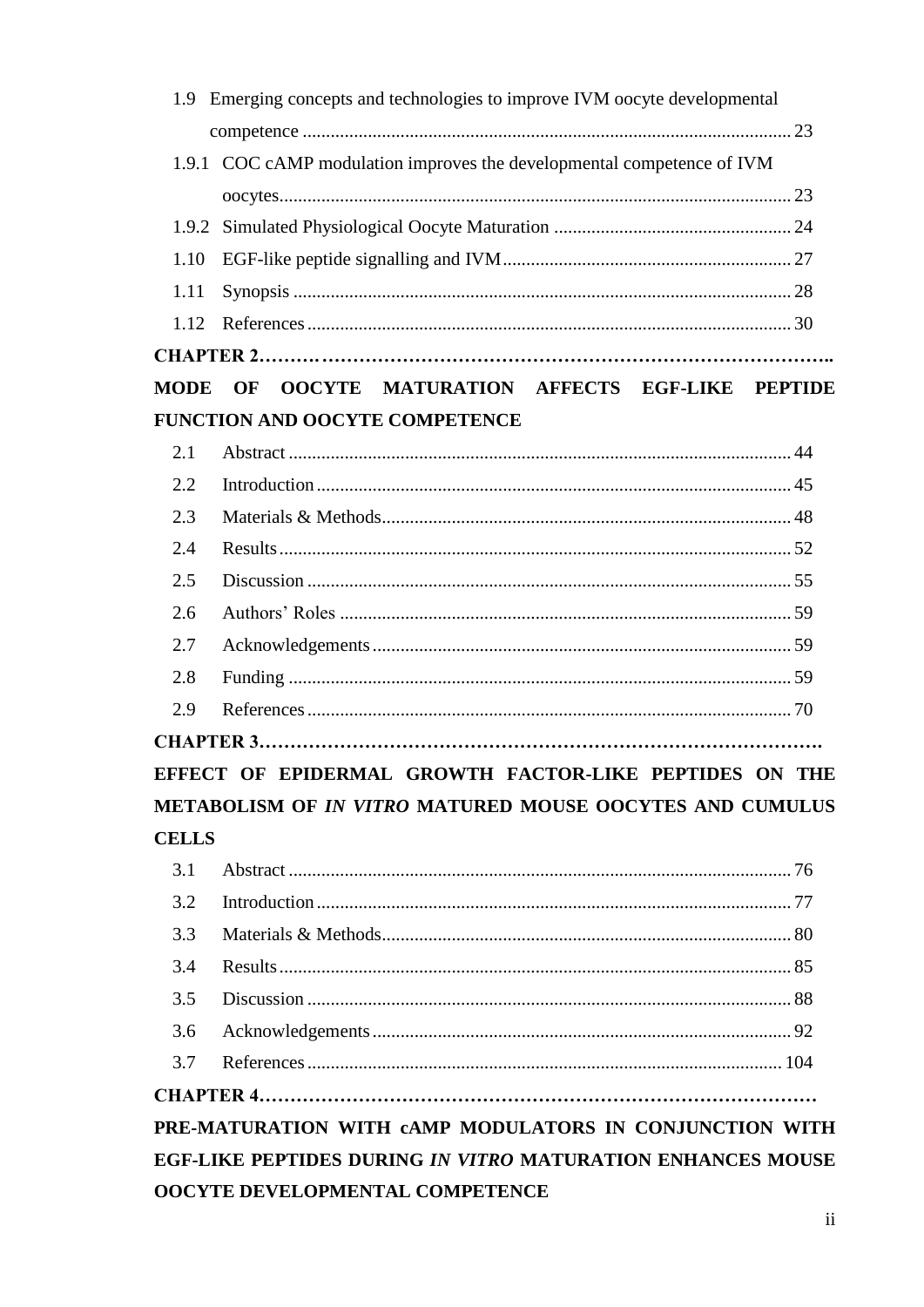| 4.1 |                         |
|-----|-------------------------|
| 4.2 |                         |
| 4.3 |                         |
| 4.4 |                         |
| 4.5 |                         |
| 4.6 |                         |
| 4.7 |                         |
| 4.8 |                         |
| 4.9 |                         |
|     |                         |
|     | <b>FINAL DISCUSSION</b> |
| 5.1 |                         |
| 5.2 |                         |
|     |                         |
|     | <b>APPENDICIES</b>      |
| 6.1 |                         |
| 6.2 |                         |
| 6.3 |                         |
| 6.4 |                         |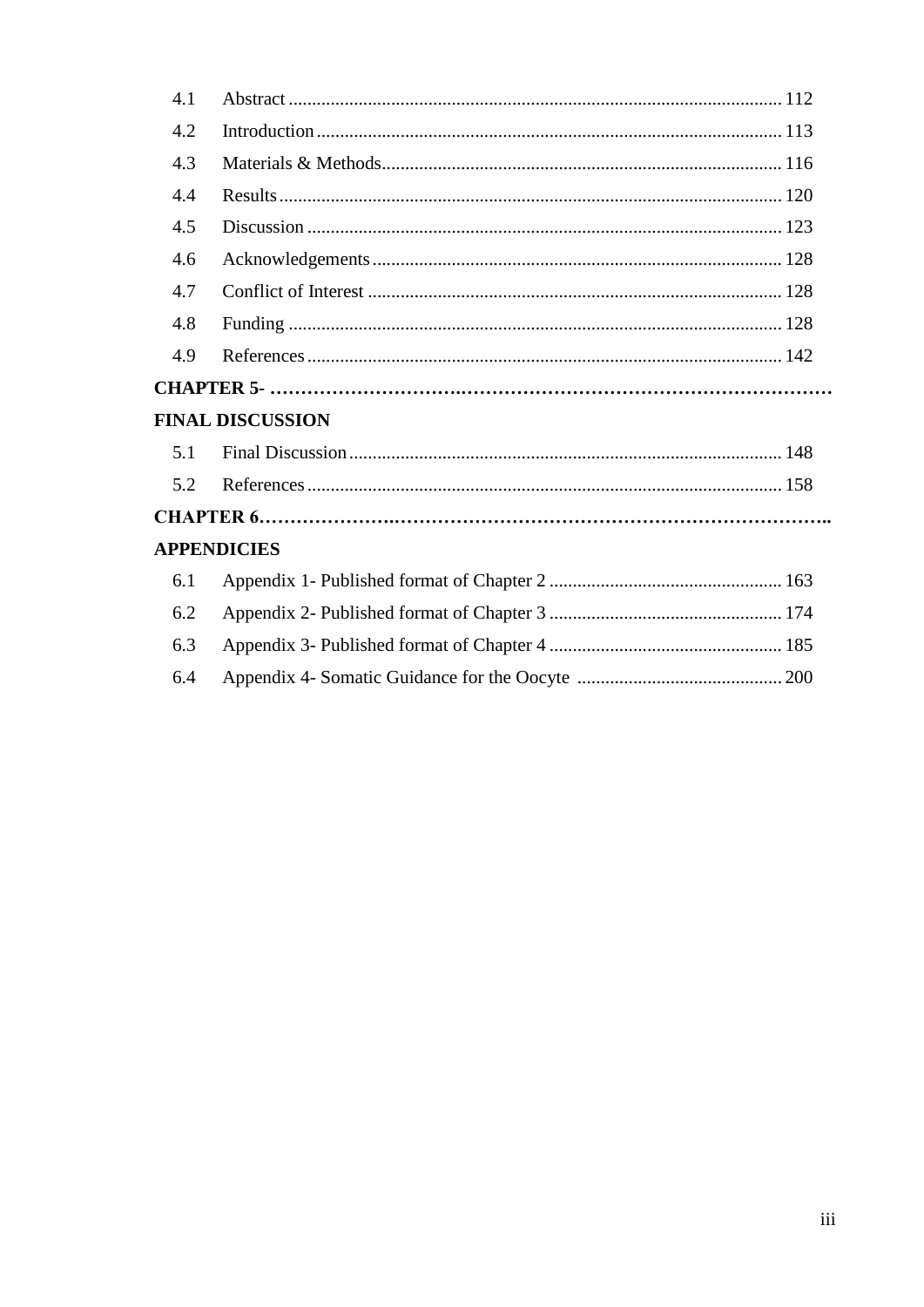# **LIST OF FIGURES**

| Figure 1.1 |                                                                                        |
|------------|----------------------------------------------------------------------------------------|
| Figure 1.2 |                                                                                        |
| Figure 1.3 | diagram illustrating follicular regulation of oocyte<br>Schematic                      |
|            |                                                                                        |
| Figure 1.4 | Metabolic pathways through which glucose can be utilised within the                    |
|            |                                                                                        |
| Figure 1.5 | $NAD(P)H$ and $FAD^{++}$ autofluorescence originate from both mitochondrial            |
|            |                                                                                        |
| Figure 1.6 | Model illustrating the methodology and mouse foetal yield of SPOM                      |
|            |                                                                                        |
|            |                                                                                        |
| Figure 2.1 | Effect of maturation <i>in vitro</i> (IVM) compared to <i>in vivo</i> (IVV) on cumulus |
|            |                                                                                        |
| Figure 2.2 | Effect of maturation in vitro (IVM) compared to in vivo (IVV) on                       |
|            |                                                                                        |
| Figure 2.3 | Effects of FSH, EGF and EGF-like peptides in vitro and hCG in vivo on                  |
|            |                                                                                        |
| Figure 2.4 | Immunodetection of cumulus-oocyte complex EGFR and ERK1/2                              |
|            | phosphorylation in response to FSH and EGF in vitro and hCG in                         |
|            |                                                                                        |
|            |                                                                                        |
| Figure 3.1 | Immunodetection of cumulus-oocyte complex EGFR and ERK1/2                              |
|            | phosphorylation in response to FSH and EGF in vitro and hCG in                         |
|            |                                                                                        |
| Figure 3.2 | Induction of cumulus matrix expansion, and cumulus matrix and HBP                      |
|            |                                                                                        |
| Figure 3.3 | Effect of FSH, EGF, and EGF-like peptides on COC $\beta$ -O-linked                     |
|            |                                                                                        |
| Figure 3.4 | Effect of FSH, EGF, and EGF-like peptides on intra-oocyte NAD(P)H and                  |
|            |                                                                                        |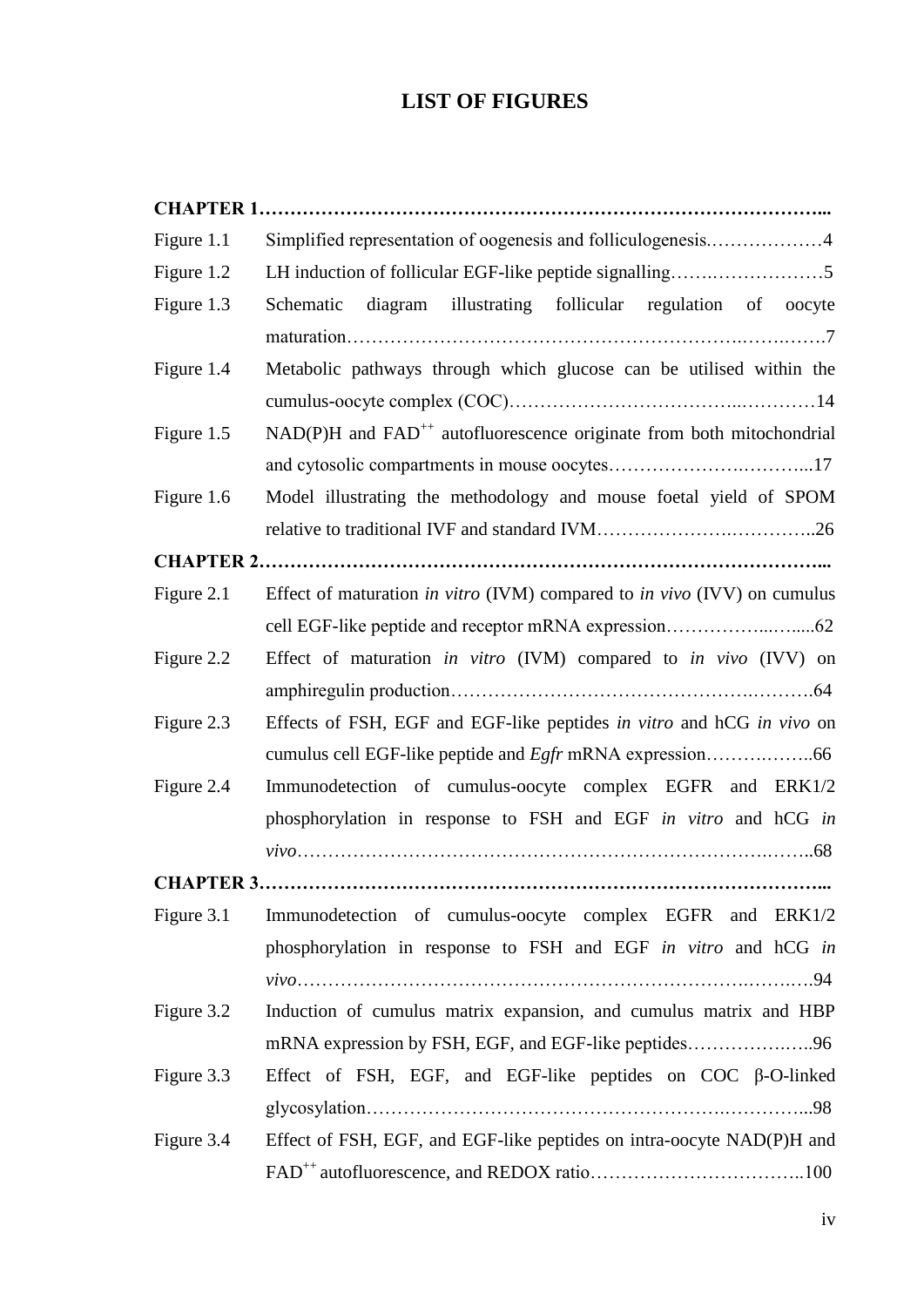| Figure 3.5  | Effect of FSH vs. EGF-like peptides on oocyte mitochondrial               |
|-------------|---------------------------------------------------------------------------|
|             |                                                                           |
|             |                                                                           |
| Figure 4.1  | Effect of 0-2 h pre-IVM followed by standard (FSH) IVM on embryo          |
|             |                                                                           |
| Figure 4.2  | Effect of 2 h and 4 h pre-IVM followed by IVM in the presence of EGF-like |
|             |                                                                           |
| Figure 4.3: | Effect of 2 h pre-IVM on EGF-like peptide and EGFR mRNA expression,       |
|             |                                                                           |
| Figure 4.4  | Effect of cAMP modulators during pre-IVM on EGF-like peptide and          |
|             |                                                                           |
| Figure 4.5  | Effect of 2 h and 4 h pre-IVM followed by IVM in the presence of EGF-like |
|             | peptides, FSH, or EGF on EGF-Like peptide expression138                   |
| Figure 4.6  | Effect of 2 h and 4 h pre-IVM followed by IVM in the presence of EGF-like |
|             | peptides, FSH, or EGF on EGFR and ERK1/2 activation140                    |
|             |                                                                           |
| Figure 5.1  | Schematic summary of the differential effects of EGF-like peptides versus |
|             | FSH on cumulus cell and oocyte function, as identified in this thesis152  |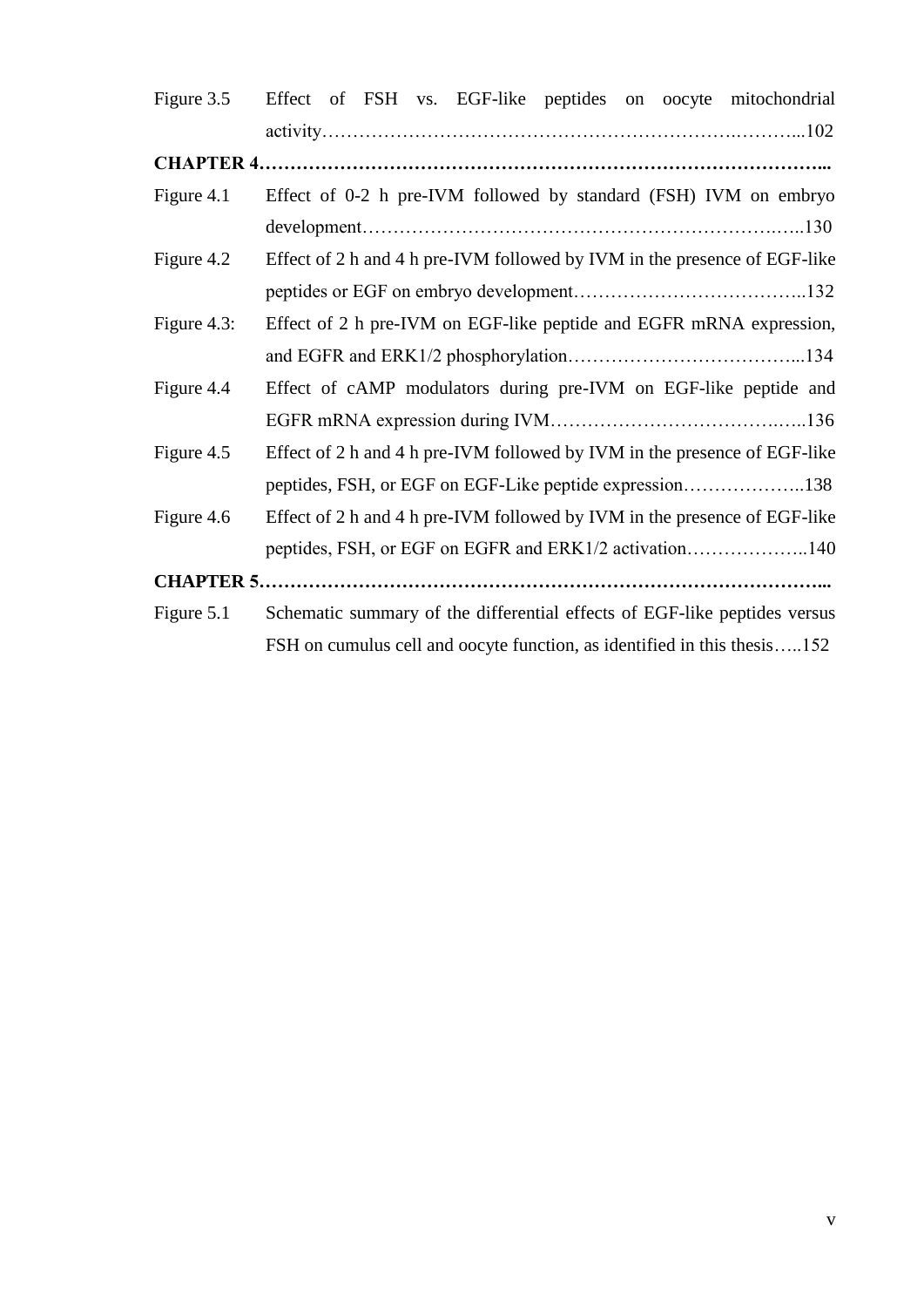# **LIST OF TABLES**

| Table 1.1 | A comparison of <i>in vivo</i> versus IVM oocyte maturation on developmental      |
|-----------|-----------------------------------------------------------------------------------|
|           |                                                                                   |
|           |                                                                                   |
| Table 2.1 |                                                                                   |
| Table 2.2 | Embryo development of IVM oocytes cultured in medium supplemented                 |
|           |                                                                                   |
|           |                                                                                   |
| Table 3.1 |                                                                                   |
|           |                                                                                   |
| Table 4.1 |                                                                                   |
|           |                                                                                   |
| Table 5.1 | Summary of the relative effects of IVM additives and <i>in vivo</i> maturation on |
|           |                                                                                   |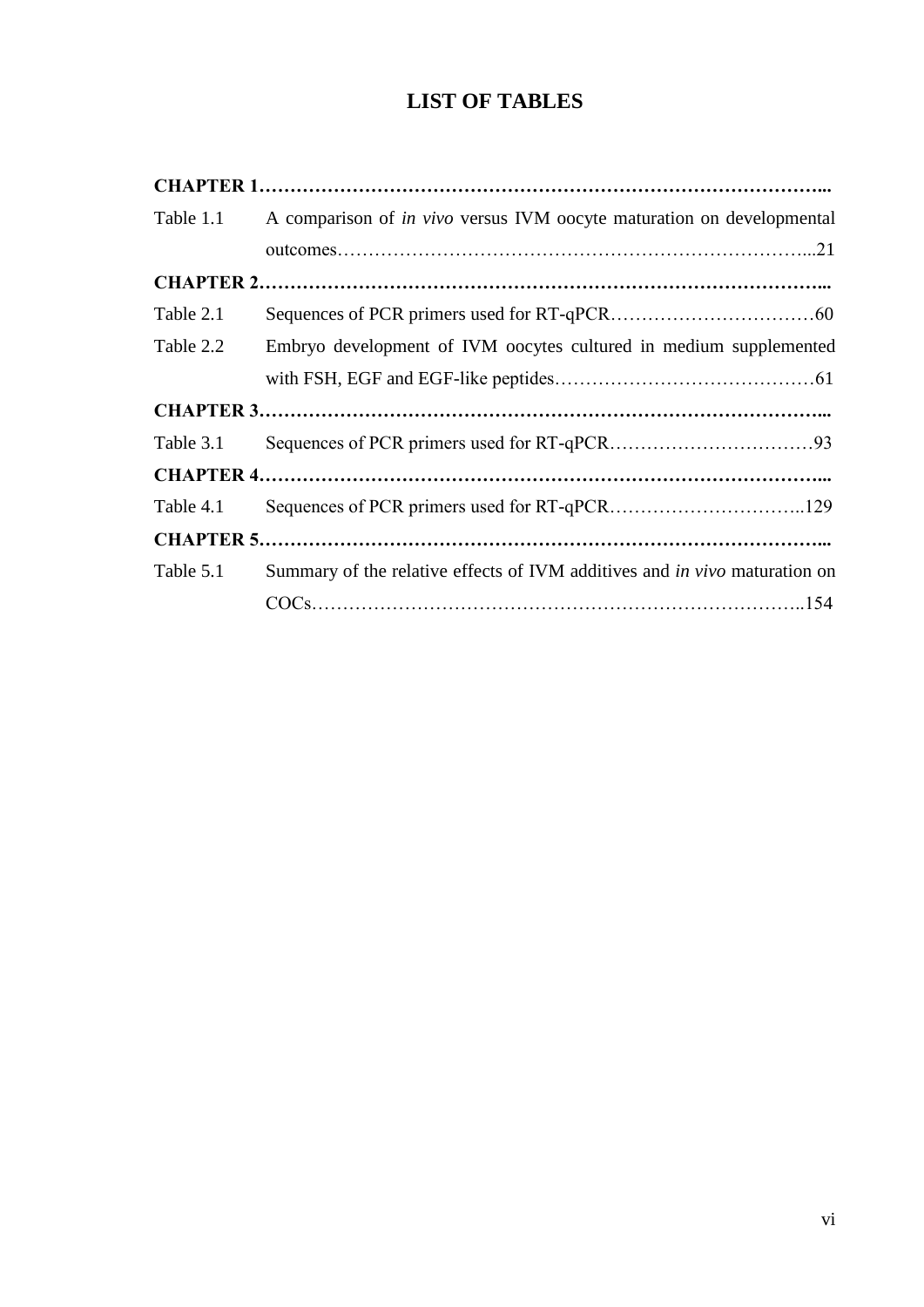## **ABSTRACT**

A growing body of evidence has recently implicated follicular epidermal growth factor (EGF)-like peptide signalling as essential for the propagation within the ovarian follicle of the LH stimulus that induces oocyte maturation and ovulation. The EGF-like peptides amphiregulin, epiregulin, and betacellulin are produced in mural granulosa and cumulus cells in response to LH, and signal via the EGF receptor (EGFR) in these cells to ultimately induce oocyte maturation, cumulus expansion, and ovulation. Although the function and impact of EGF-like peptide signalling on oocyte maturation *in vivo* has been characterised, little is currently known about the effect of oocyte *in vitro* maturation (IVM) on this important signalling network. This thesis aimed to investigate the regulation of EGF-like peptide signalling in mouse cumulus cells and the effect of various IVM models on this network.

FSH is a universal IVM additive, and EGF is occasionally used in animal IVM. The effect of FSH-stimulated IVM, EGF-stimulated IVM versus *in vivo* maturation (IVV) on cumulus cell EGF-like peptide mRNA and/or protein expression, the activity of EGFR, and its classic downstream effector, ERK1/2, were examined. EGF-like peptide mRNA expression, amphiregulin protein expression, and EGFR phosphorylation were significantly lower using FSH-stimulated IVM than during IVV. EGF stimulated significantly lower EGFR phosphorylation, but not EGF-like peptide mRNA expression. These data demonstrate that this signalling network is perturbed in IVM cumulus cells.

The effect of FSH, EGF, amphiregulin and epiregulin in IVM on subsequent blastocyst development revealed that epiregulin and amphiregulin significantly increased blastocyst yield and/or the proportion of inner cell mass in blastocysts, than FSH or EGF. Examination of the metabolic profiles of IVM cumulus-oocyte complexes (COCs) matured in the presence of these stimulants revealed that EGF-like peptides and EGF induced significantly higher COC glucose metabolism via the hexosamine biosynthesis pathway than FSH, consequently enabling more hyaluronic acid synthesis and protein β-O-linked glycosylation in the cumulus cells. Epiregulin significantly increased intra-oocyte  $FAD^{++}$ and the REDOX ratio compared to FSH, and all three EGF-like peptides induced more oocyte mitochondrial activity than EGF or FSH.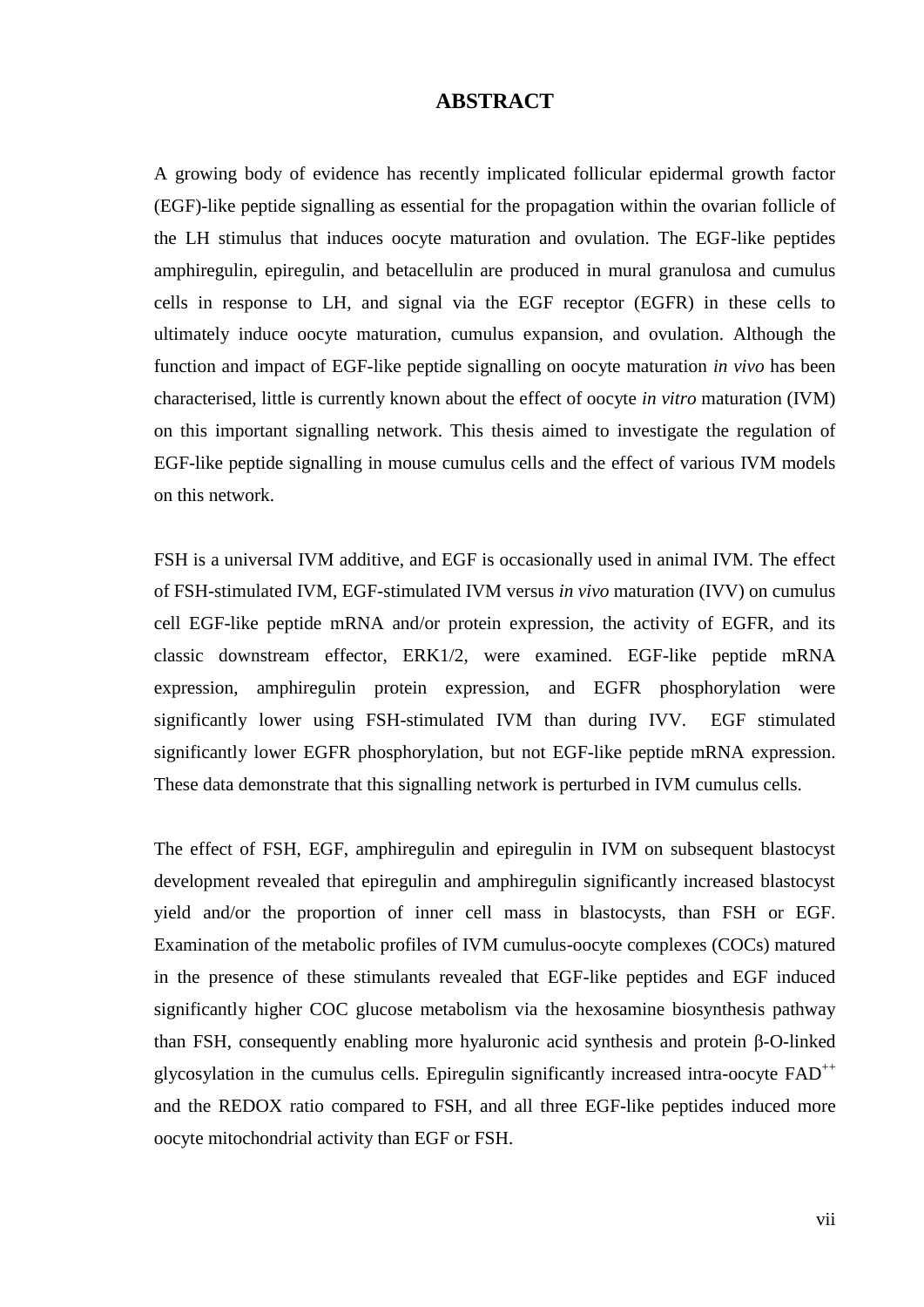Evidence has shown that increasing 3'-5'-cyclic adenosine monophosphate (cAMP) using pharmacological agents significantly increases IVM oocyte developmental competence. This concept, in the form of a pre-IVM culture period with cAMP modulators, was examined in conjunction with IVM in the presence of epiregulin, amphiregulin, EGF or FSH. A pre-IVM phase in conjunction with IVM with EGF-like peptides endowed greater oocyte developmental competence than with FSH or EGF, as evidenced by increased embryo yield and/or quality, which were comparable in embryo development and/or quality rates from IVV oocytes.

This thesis provides the physiological basis for, and evidence that, EGF-like peptides are more appropriate IVM additives than FSH or EGF. EGF-like peptides endow greater oocyte developmental competence than FSH, possibly by regulating important aspects of COC metabolism. Combining this concept with cAMP modulation of IVM COCs may represent a more physiological IVM system than existing IVM approaches, as it yields more blastocysts of higher quality. The knowledge provides new opportunities for the treatment of infertility in women and for the *in vitro* production of embryos and advanced breeding in animals.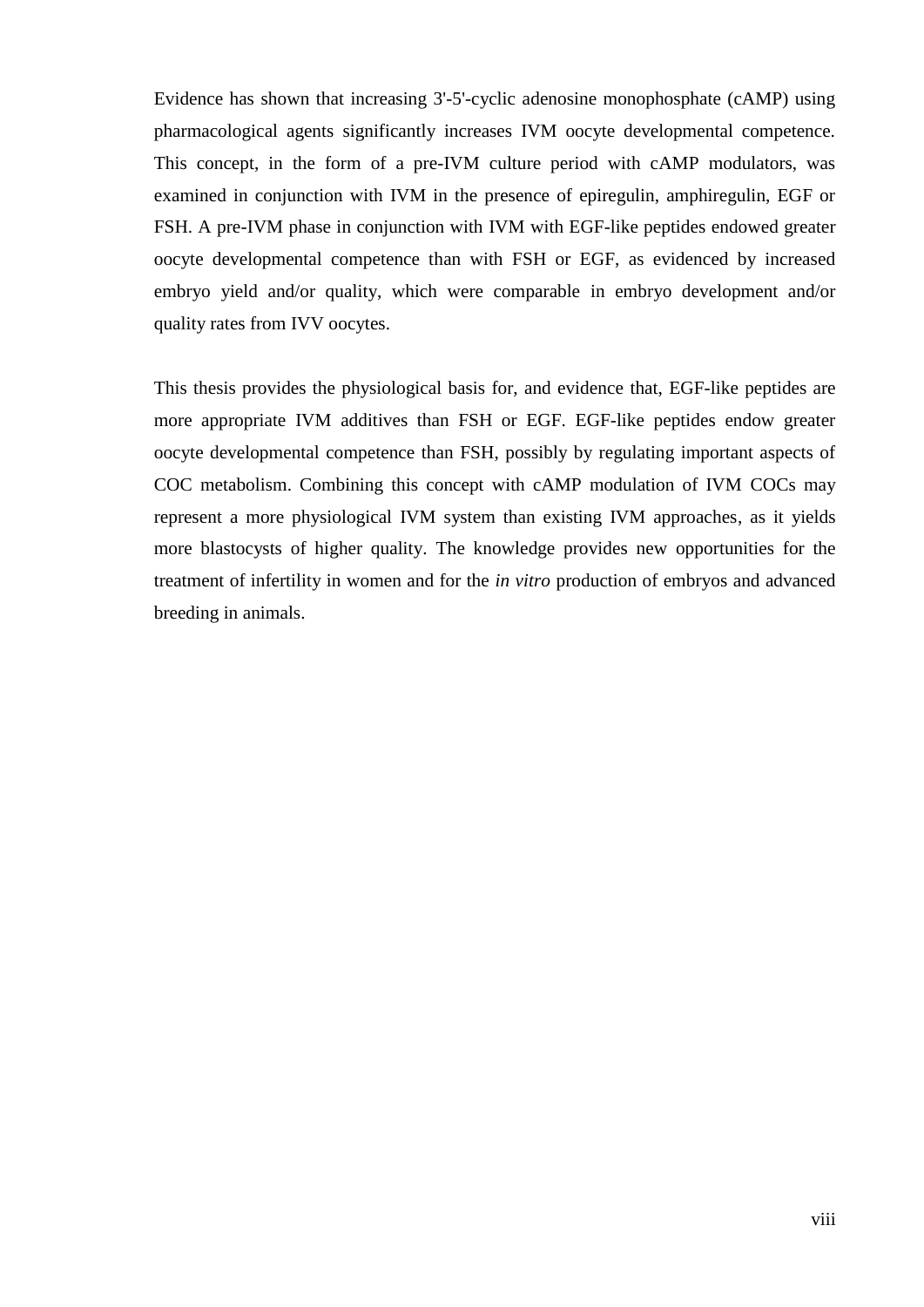## **DECLARATION**

I certify that this work contains no material which has been accepted for the award of any other degree or diploma in any university or other tertiary institution and, to the best of my knowledge and belief, contains no material previously published or written by another person, except where due reference has been made in the text. In addition, I certify that no part of this work will, in the future, be used in a submission for any other degree or diploma in any university or other tertiary institution without the prior approval of the University of Adelaide and where applicable, any partner institution responsible for the joint-award of this degree.

I give consent to this copy of my thesis when deposited in the University Library, being made available for loan and photocopying, subject to the provisions of the Copyright Act 1968. The author acknowledges that copyright of published works contained within this thesis resides with the copyright holder(s) of those works. I also give permission for the digital version of my thesis to be made available on the web, via the University's digital research repository, the Library catalogue and also through web search engines, unless permission has been granted by the University to restrict access for a period of time.

February 2014

Dulama Richani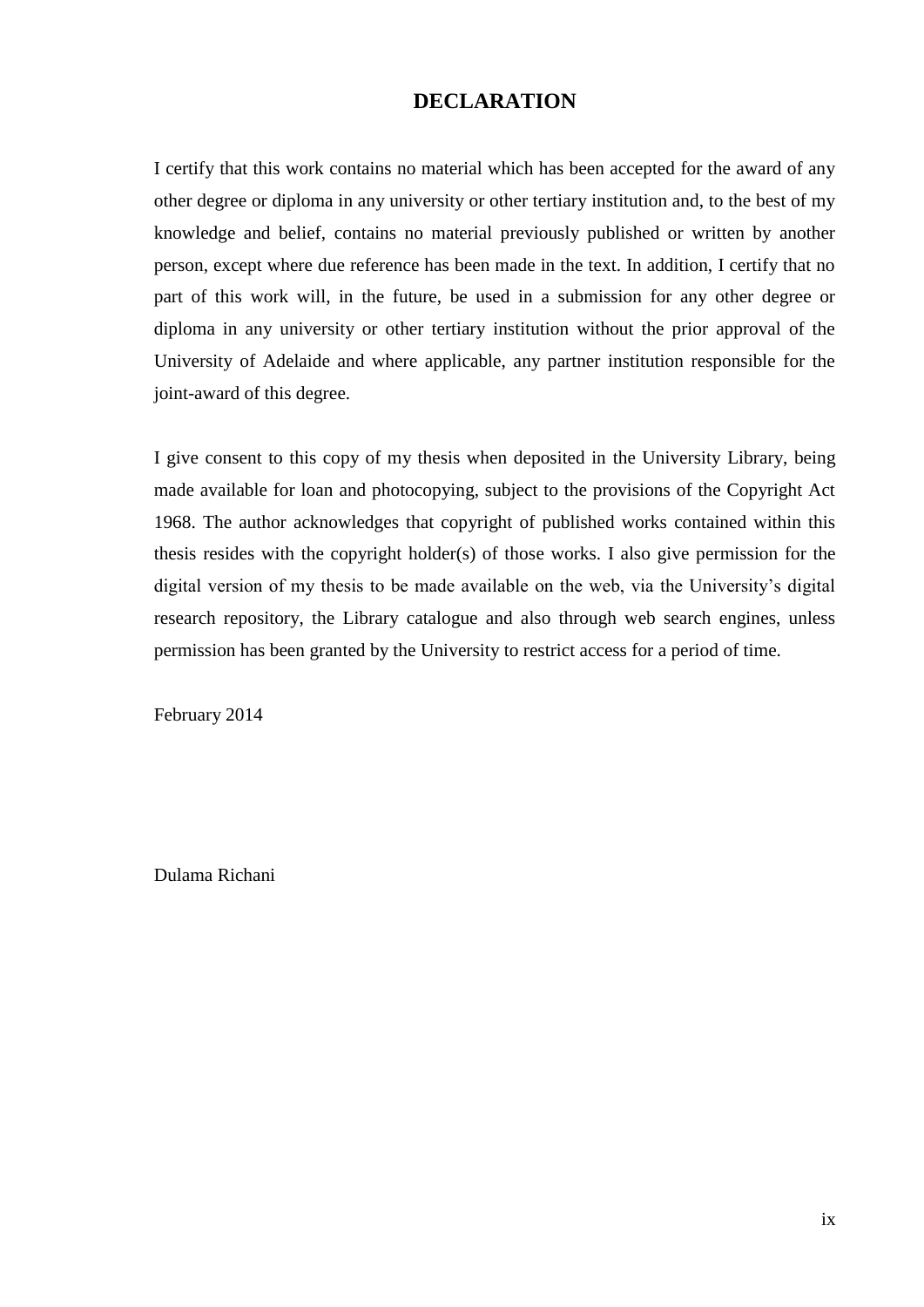#### **ACKNOWLEDGEMENTS**

As I sit down to write these acknowledgements, the one person at the forefront of my mind is my wonderful husband, Adnaan Baraky. I could not have wished for a more supportive partner as I travelled down this road. Adnaan, you have always lifted me up, supported me, consoled me, encouraged me, inspired me, and made me believe I can achieve anything. You have gone on this journey with me and filled every second of it with love and encouragement. I can never thank you enough for what you give me and what you do for me on a daily basis. I love you!

I owe a great deal of thanks to my supervisors Associate Professors Robert Gilchrist and Jeremy Thompson. I very honestly say that I couldn't have asked for better supervisors. Thank you for your mentorship, friendship, and guidance. Thank you for giving me the freedom to pursue my own interests within my project. I know you probably had no idea what I was up to in the lab at times but you had faith in me. Most of all, thank you for teaching me how to be a good researcher and for nurturing my love of research. You have always had your doors open to me and always went above and beyond the call of duty to help me. I am forever grateful!

A special thanks goes to Lesley Ritter for so many things. Lesley, thank you for your support, advice, and guidance throughout my PhD. Thank you for patiently answering the *thousands* (maybe even hundreds of thousands?) of questions I asked you over the years, for your support in the lab, and for our chats.

I would really like to thank my fellow lab members who became my friends and laughed a lot with me: Laura Frank, Mel White, Ryan Rose, Marie Anastasi, Jacky Sudiman, Xiaoqian Wang, Dianne Feil, Annie Whitty, Mel McDowall, and all those I have not mentioned by name. I will miss all our weird and wonderful conversations and our outings to the pub. Laura, you helped me keep my sanity when things weren't going well in the lab and you have been my PhD soul mate. Mel White and Marie, thanks for all the wild times (you know what I'm talking about). Ryan and Jacky, thanks for all the silly times in our PhD room; you made our office fun.

Last, but certainly not least, I would like to thank my highly supportive family who have been a source of encouragement though out my PhD. You all light up my life. I would like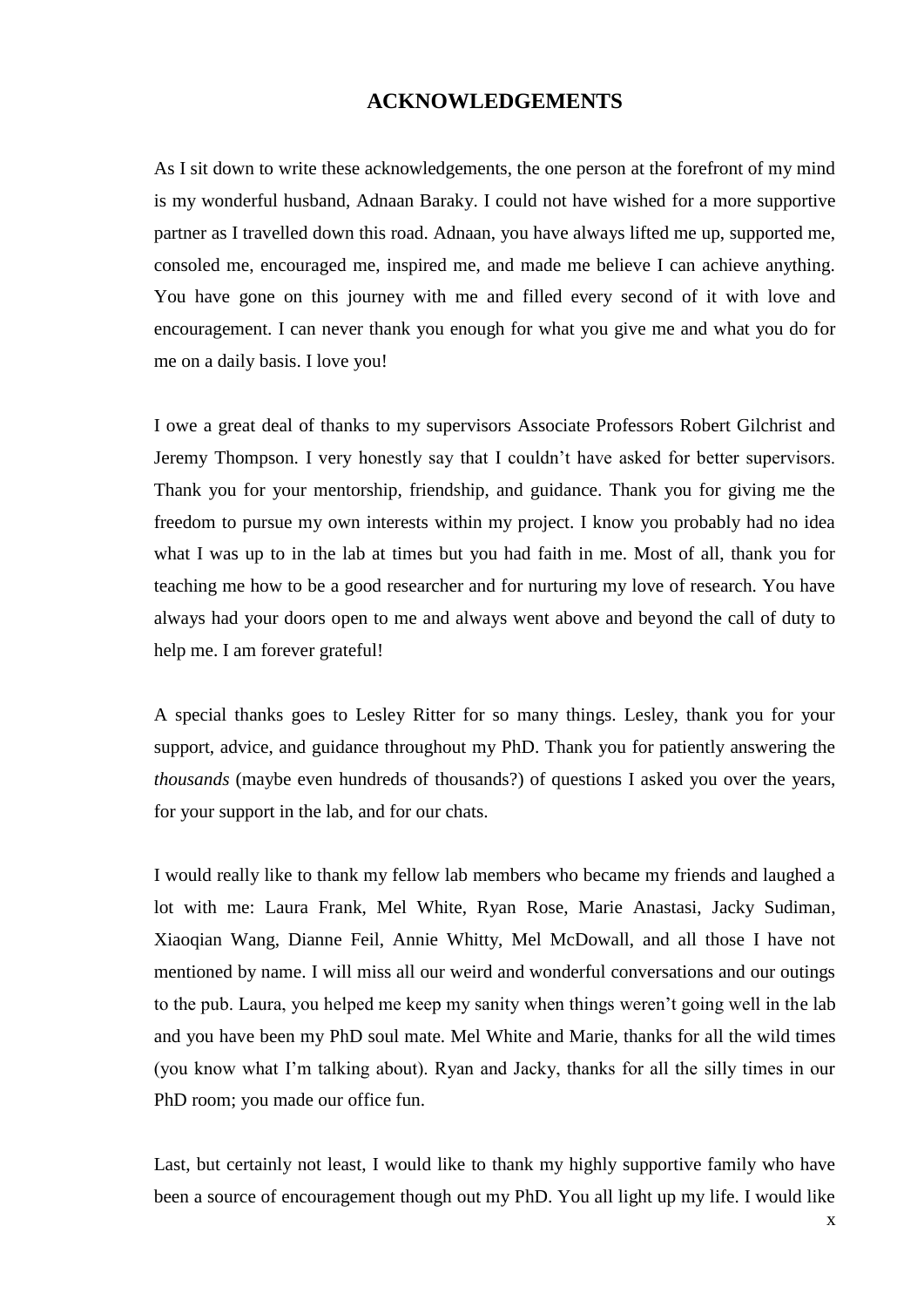to especially thank Mum and Nick for all that they have done for me and given me. Thank you for babying and spoiling me, even to this day, and for always being there. I love you all!

As I reflect back, I feel very grateful and lucky to have completed my PhD surrounded by such wonderful people. Although it was a rollercoaster ride at times, you are all the reason I loved going to work every day. I am so happy to see how much I have grown as a scientist since the beginning of my PhD studies.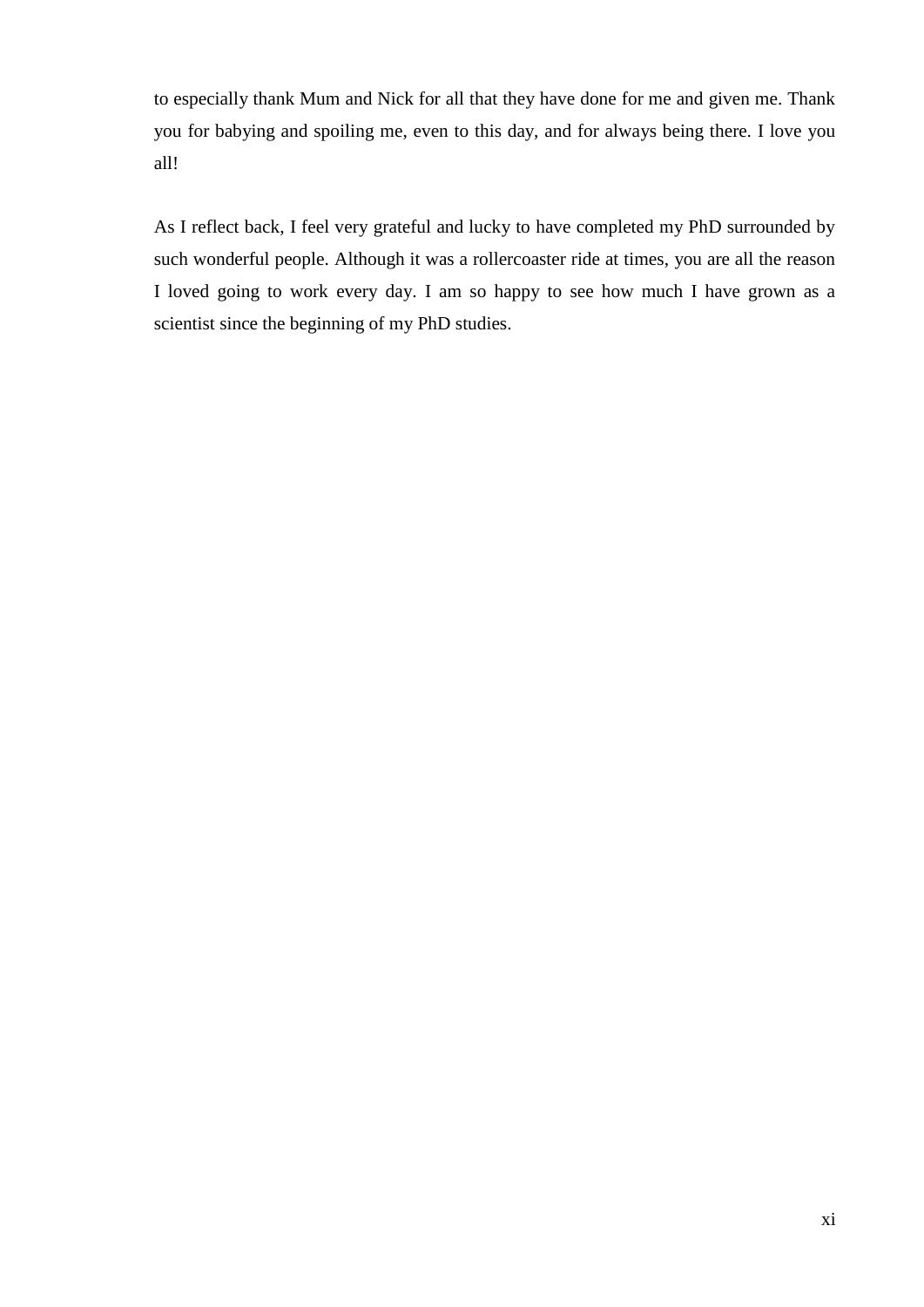# **ABBREVIATIONS**

| AC             | adenylate cyclase                             |
|----------------|-----------------------------------------------|
| <b>ANOVA</b>   | analysis of variance                          |
| <b>AREG</b>    | amphiregulin                                  |
| <b>ART</b>     | assisted reproductive technology              |
| <b>ATP</b>     | adenosine triphosphate                        |
| BMP15          | bone morphogenetic factor 15                  |
| <b>BSA</b>     | bovine serum albumin                          |
| <b>BTC</b>     | betacellulin                                  |
| cAMP           | cyclic adenosine monophosphate                |
| <b>CEI</b>     | cumulus expansion index                       |
| CC             | cumulus cell                                  |
| cGMP           | cyclic guanine monophosphate                  |
| <b>CNP</b>     | C-type natriuretic peptide                    |
| COC            | cumulus-oocyte complex                        |
| <b>DNA</b>     | deoxyribonucleic acid                         |
| D <sub>O</sub> | denuded oocyte                                |
| eCG            | equine chorionic gonadotropin                 |
| <b>ECL</b>     | enhanced chemiluminescence                    |
| EGF            | epidermal growth factor                       |
| <b>EGFR</b>    | epidermal growth factor receptor              |
| <b>EREG</b>    | epiregulin                                    |
| <b>ERK</b>     | extracellular signal-regulated kinase         |
| ErbB           | avian erythroblastosis oncogene B             |
| $FAD^{++}$     | flavin adenine dinucleotide                   |
| <b>FSH</b>     | follicle stimulating hormone                  |
| <b>FSK</b>     | forskolin                                     |
| GC             | granulosa cell                                |
| GDF9           | growth differentiation factor 9               |
| <b>GFPT</b>    | glutamine: fructose-6-phosphate dehydrogenase |
| GlcNAc         | N-acetylglucosamine                           |
| GV             | germinal vesicle                              |
| <b>GVBD</b>    | germinal vesicle breakdown                    |
| <b>HBP</b>     | hexosamine biosynthesis pathway               |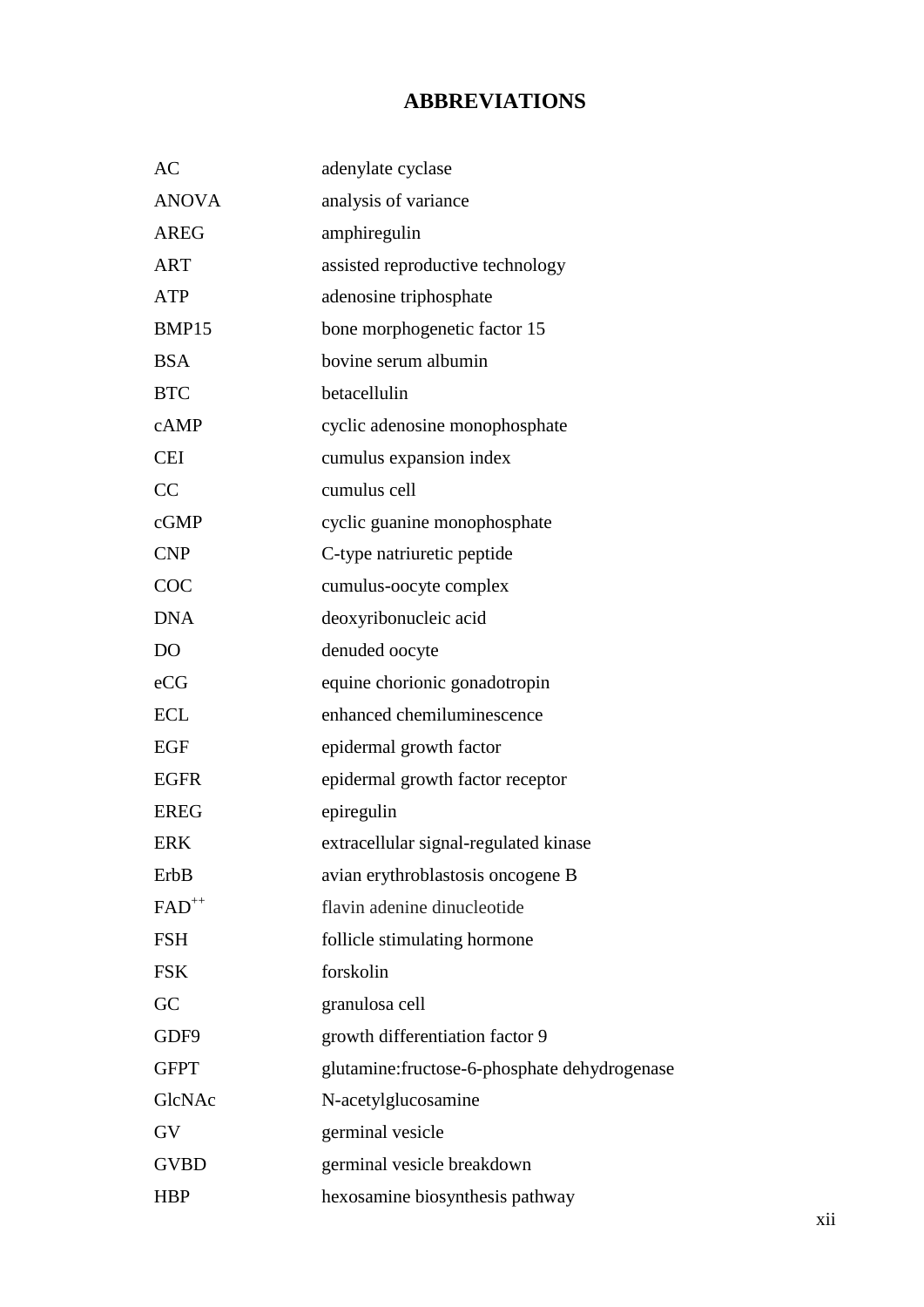| hCG                      | human chorionic gonadotropin                |
|--------------------------|---------------------------------------------|
| <b>IBMX</b>              | 3-isobutyl-1-methylxanthine                 |
| <b>ICM</b>               | inner cell mass                             |
| <b>ICSI</b>              | intracytoplasmic sperm injection            |
| <b>IVF</b>               | in vitro fertilization                      |
| <b>IVM</b>               | <i>in vitro</i> maturation                  |
| <b>JNK</b>               | c-Jun N-terminal kinase                     |
| LH                       | luteinising hormone                         |
| MI                       | metaphase I                                 |
| MII                      | metaphase II                                |
| mg                       | milligram(s)                                |
| <b>MGC</b>               | mural granulosa cell                        |
| mL                       | millitre(s)                                 |
| mM                       | millimolar                                  |
| mRNA                     | messenger RNA                               |
| mTOR                     | mammalian target of rapamycin               |
| NAD <sup>+</sup> /NADH   | nicotinamide adenine dinucleotide           |
| NADP <sup>+</sup> /NADPH | nicotinamide adenine dinucleotide phosphate |
| NAD(P)H                  | combined NADH and NADPH                     |
| <b>NS</b>                | non siginificant                            |
| O-GlcNAcase              | $\beta$ -N-acetylglucosaminidase            |
| <b>OGT</b>               | $\beta$ -O-linked glycosylation             |
| $\mathbf{P}$             | probability                                 |
| <b>PBS</b>               | phosphate buffered saline                   |
| <b>PDE</b>               | phosphodiesterase                           |
| PDE3                     | phosphodiesterase subtype 3                 |
| <b>PFK</b>               | phosphofructokinase                         |
| PI                       | propidium iodide                            |
| PI3K                     | phosphoinositide-3-kinase                   |
| <b>PPP</b>               | pentose phosphate pathway                   |
| <b>REDOX</b>             | reduction-oxidation                         |
| <b>RIPA</b>              | radioimmunoprecipitation                    |
| <b>RNA</b>               | ribonucleic acid                            |
| <b>RT</b>                | reverse transcription                       |
| <b>SD</b>                | significant difference                      |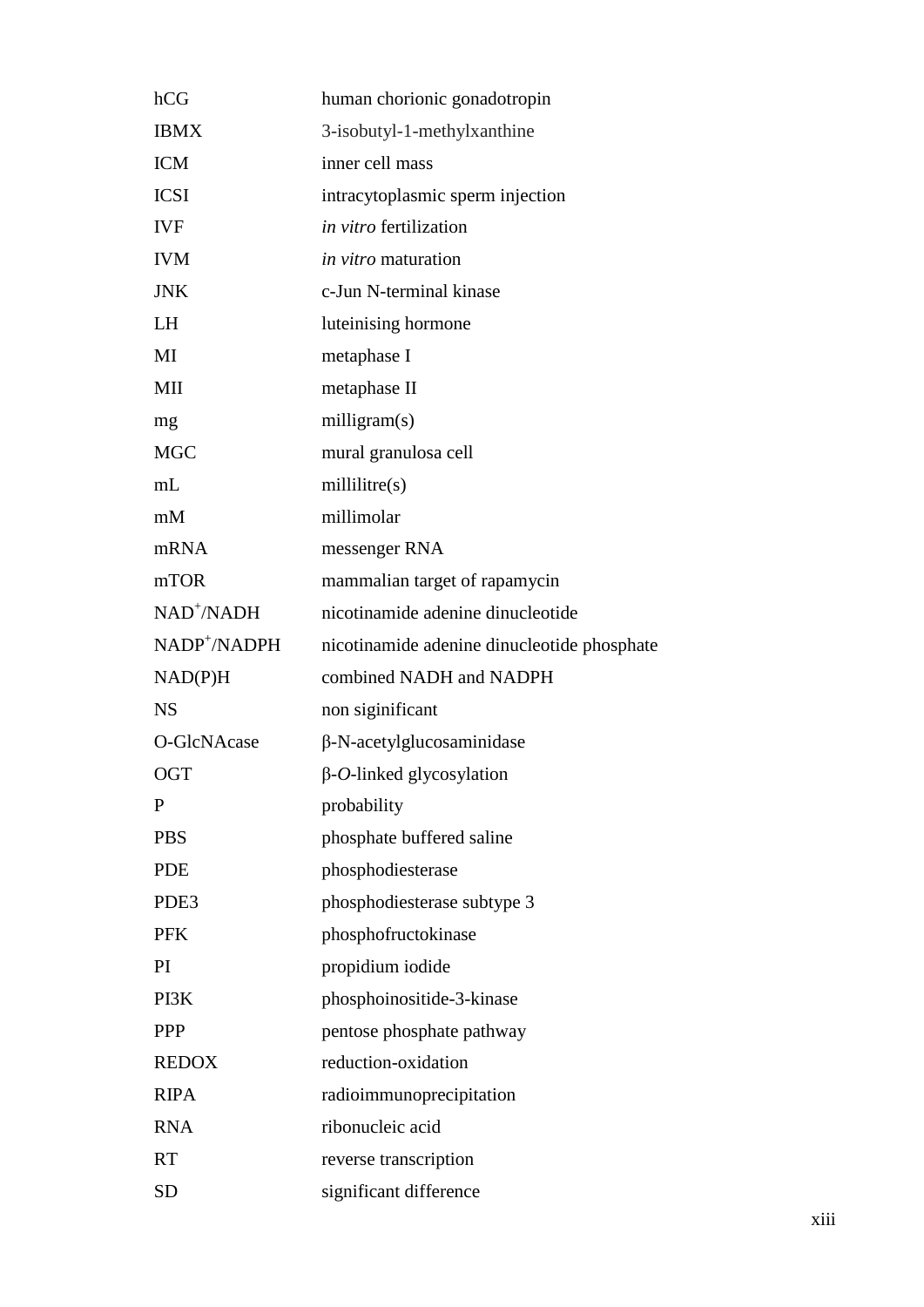| <b>SDS-PAGE</b> | sodium dodecyl sulphate polyacrylamide gel electrophoresis |
|-----------------|------------------------------------------------------------|
| <b>SEM</b>      | standard error of the mean                                 |
| <b>TCA</b>      | tricarboxylic acid                                         |
| TE              | trophectoderm                                              |
| $\mu$ L         | microliter                                                 |
| $\mu$ M         | micromolar                                                 |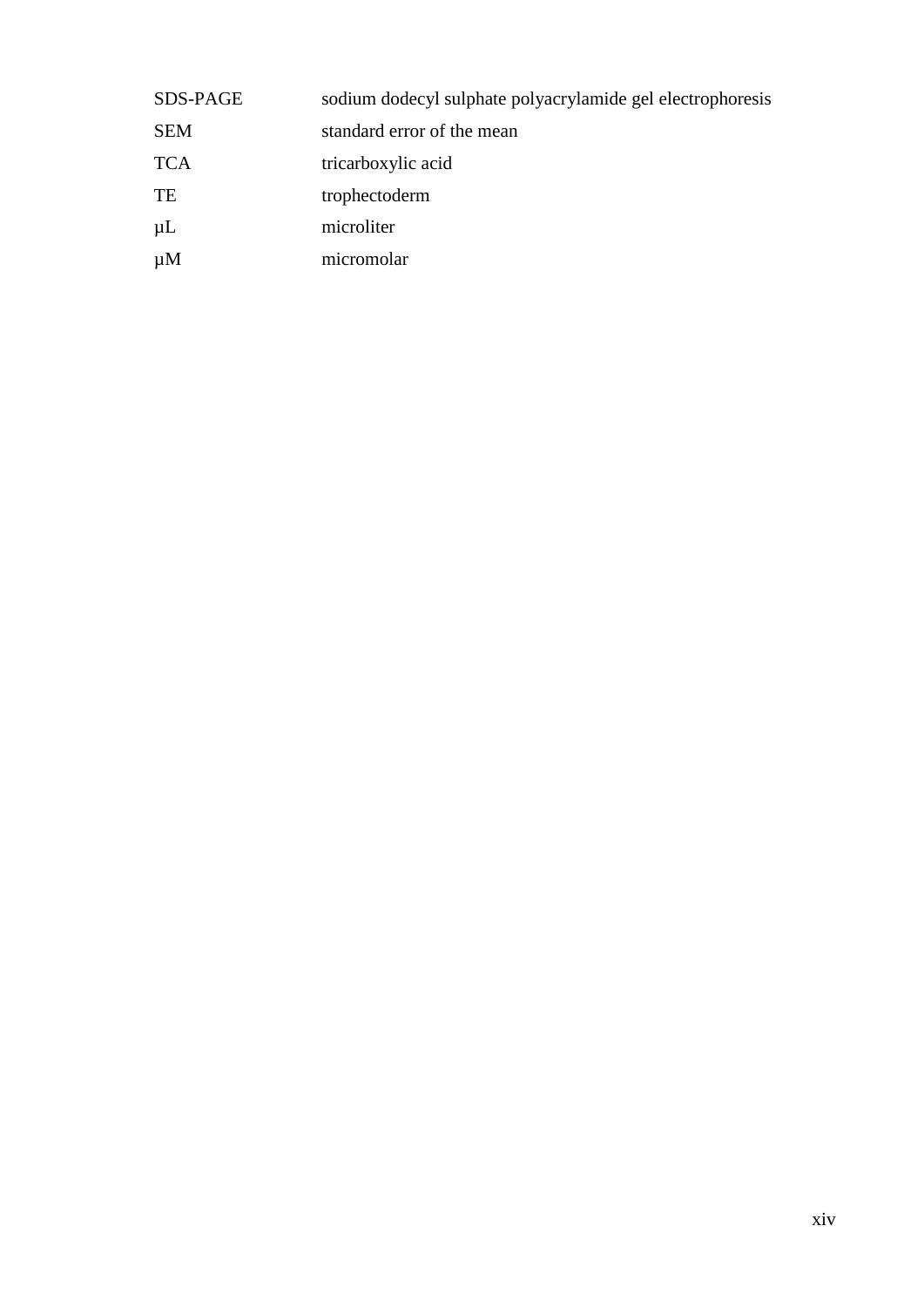#### **PUBLICATIONS**

#### **Scientific publications generated throughout PhD candidature:**

- 1. **Dulama Richani**, Lesley J. Ritter, Jeremy G. Thompson and Robert B. Gilchrist. 2013. Mode of oocyte maturation affects EGF-like peptide function and oocyte competence. *Molecular Human Reproduction* 19(8):500-509. {Appendix 1}
- 2. Robert B. Gilchrist and **Dulama Richani**. 2013. Somatic guidance for the oocyte. *Developmental Cell* 27:603-605. {Appendix 4}
- 3. **Dulama Richani**, Melanie L. Sutton-McDowall, Laura A. Frank, Jeremy G. Thompson and Robert B. Gilchrist. 2014. Effect of epidermal growth factor-like peptides on the metabolism of *in vitro*-matured mouse oocytes and cumulus cells. *Biology of Reproduction* 90(3):49, 1–10. {Appendix 2}
- 4. **Dulama Richani**, Xiaoqian Wang, Hai-tao Zeng, Johan E.J. Smitz, Robert B. Gilchrist and Jeremy G. Thompson. 2014. Pre-maturation with cAMP modulators in conjunction with EGF-like peptides during IVM enhances mouse oocyte developmental competence. *Molecular Reproduction and Development* 81:422- 435. {Appendix 3}
- 5. Hai-tao Zeng, **Dulama Richani**, Melanie L. Sutton-McDowall, Zi Ren, Johan E.J. Smitz, Yvonne Stokes*,* Robert B. Gilchrist and Jeremy G. Thompson. 2014. Prematuration with cyclic adenosine monophosphate modulators alters cumulus cell and oocyte metabolism and enhances developmental competence of *in vitro*  matured mouse oocytes. *Biology of Reproduction* [In Press, BIOLREPROD/2014/118471].
- 6. Hannah Brown, Marie Anastasi, Laura Frank, Karen Kind, **Dulama Richani**, Rebecca Robker, Darryl Russell, Robert Gilchrist and Jeremy Thompson. 2014. Haemoglobin: A gas-transport molecule that is hormonally regulated in the ovarian follicle. *Human Reproduction* [Submitted 11 June 2014, HUMREP-14-0702].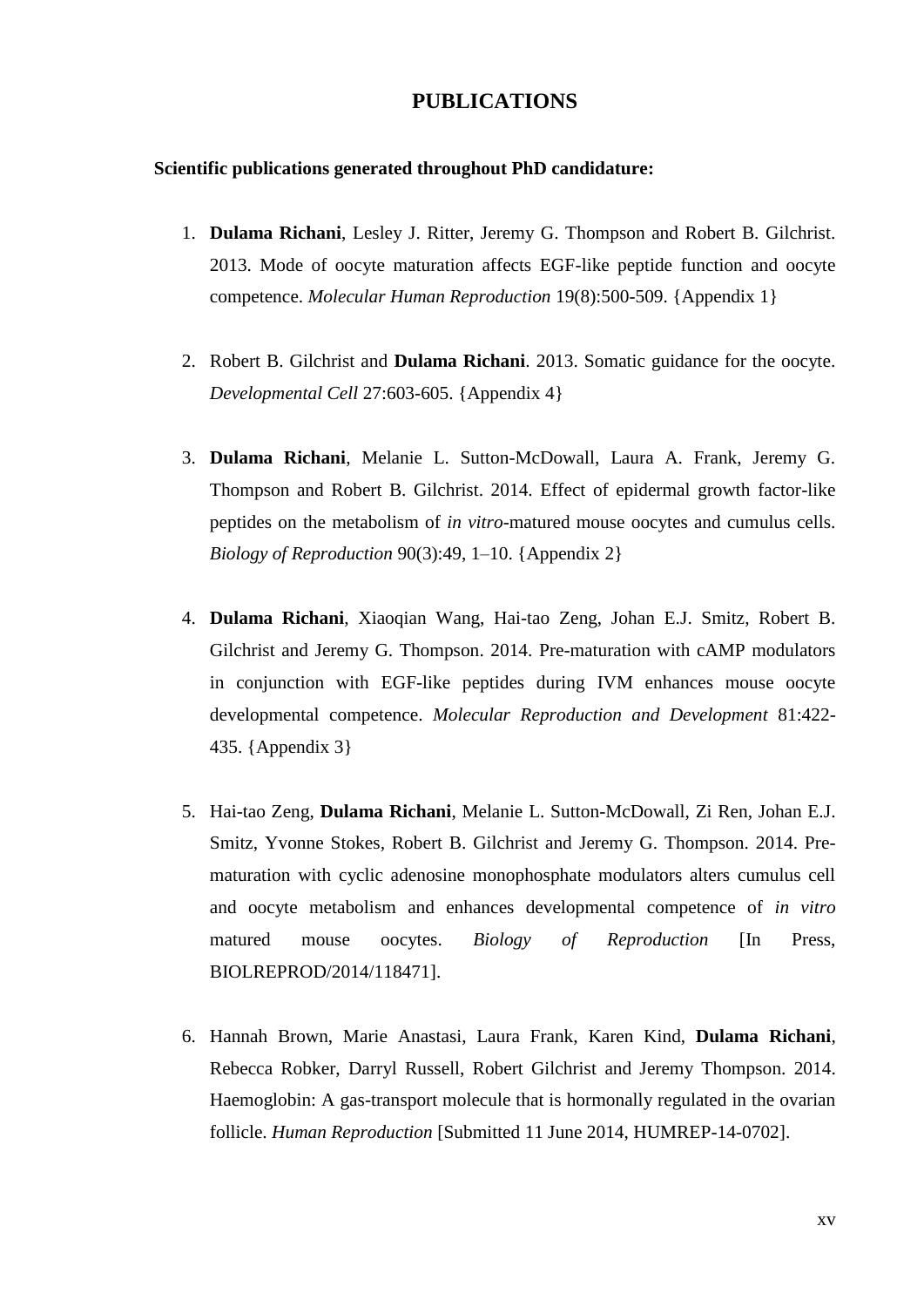## **CONFERENCE PROCEEDINGS**

#### **Abstracts (published)**

**D. Richani,** M.L. Sutton-McDowall, L.A. Frank, J.G. Thompson and R.B. Gilchrist (2013) *'Effect of epidermal growth factor-like peptides on the metabolism of in vitro matured mouse oocytes and cumulus cells'*, Society for Reproductive Biology, Sydney, Australia

**D. Richani,** L.J. Ritter, J.G. Thompson and R.B. Gilchrist (2012) *'Consequences of in vitro maturation of oocytes on cumulus cell EGF-like peptide signalling'*, Society for the Study of Reproduction, Pennsylvania, USA

**D. Richani,** L.J. Ritter, J.G. Thompson and R.B. Gilchrist (2011) *'Cumulus cell EGF-like peptide and receptor signalling during oocyte in vitro maturation'*, The Society of Reproductive Biology, Cairns, Australia

#### **Meeting abstracts (unpublished)**

**D. Richani**, M.L. Sutton-McDowall, L.A. Frank, J.G. Thompson and R.B. Gilchrist (2013) *'Effect of EGF-like peptides on the metabolism of oocytes and their associated somatic cells'*, Australian Society for Medical Research, Adelaide

**D. Richani,** L.J. Ritter, J.G. Thompson and R.B. Gilchrist (2012) *'Consequences of in vitro maturation of oocytes on cumulus cell EGF-like peptide signalling'*, Faculty of Health Sciences Postgraduate Research Conference, the University of Adelaide

**D. Richani,** L.J. Ritter, J.G. Thompson and R.B. Gilchrist (2011) *'The effect of oocyte in vitro maturation on EGFR pathway signalling'*, Australian Society for Medical Research, Adelaide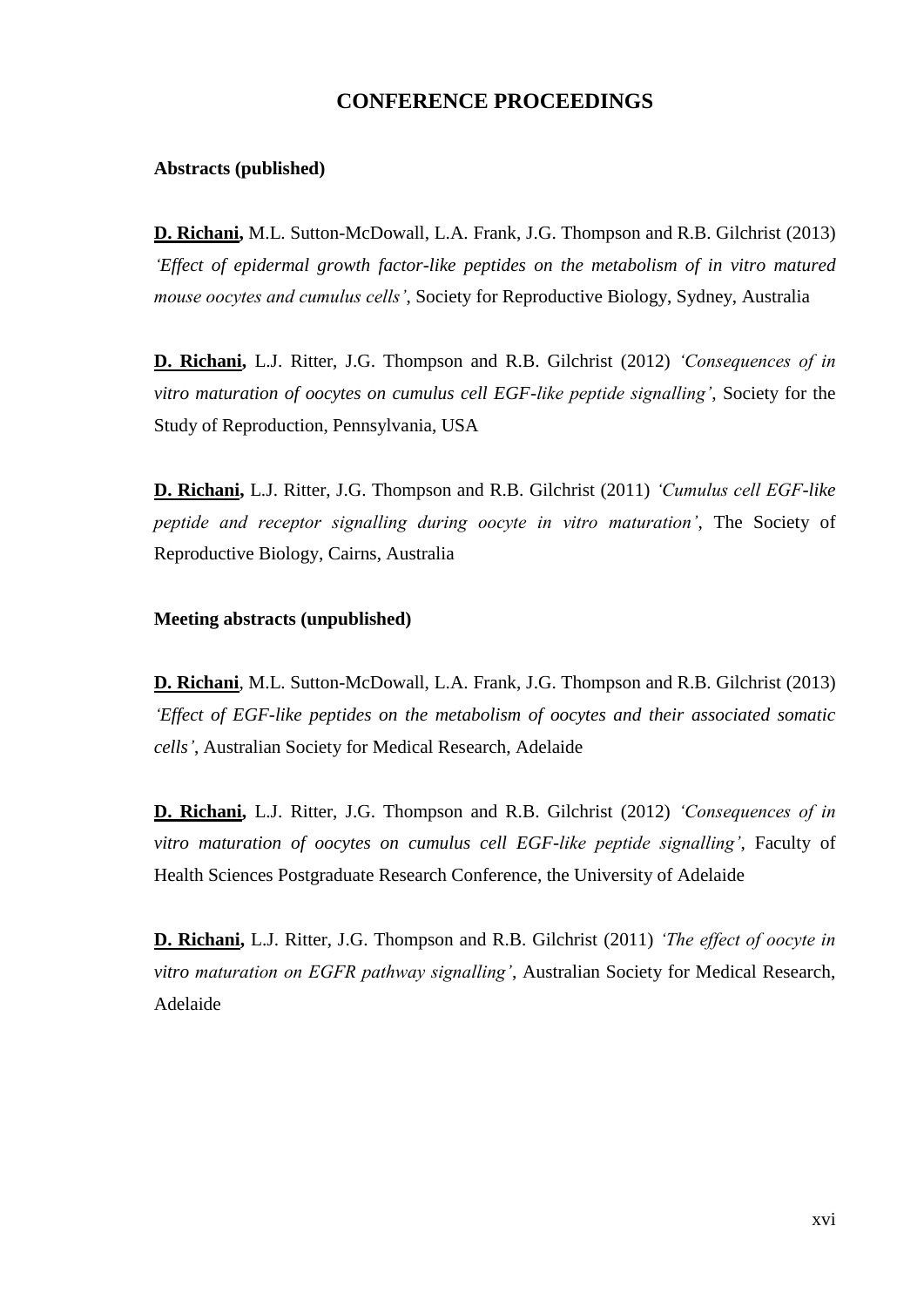#### **Conference presentations**

#### **Oral presentations**

- 2013 Annual meeting of Society of Reproductive Biology, Sydney, Australia *'Effect of EGF-like peptides on the metabolism of oocytes and their associated cumulus cells'*
- 2013 Annual meeting of Australian Society for Medical Research, Adelaide, Australia *'Effect of EGF-like peptides on the metabolism of oocytes and their associated somatic cells'*
- 2011 Annual meeting of Society of Reproductive Biology, Cairns, Australia *'Cumulus cell EGF-like peptide and receptor signalling during oocyte in vitro maturation'*

#### **Poster presentations**

- 2012 Annual meeting of the Society for the Study of Reproduction, Pennsylvania, USA, *Consequences of in vitro maturation of oocytes on cumulus cell EGF-like peptide signalling'*
- 2012 Faculty of Health Sciences Postgraduate Research Conference, the University of Adelaide, *'Consequences of in vitro maturation of oocytes on cumulus cell EGFlike peptide signalling'*
- 2011 Annual meeting of Australian Society for Medical Research, Adelaide *'The effect of oocyte in vitro maturation on EGFR pathway signalling'*